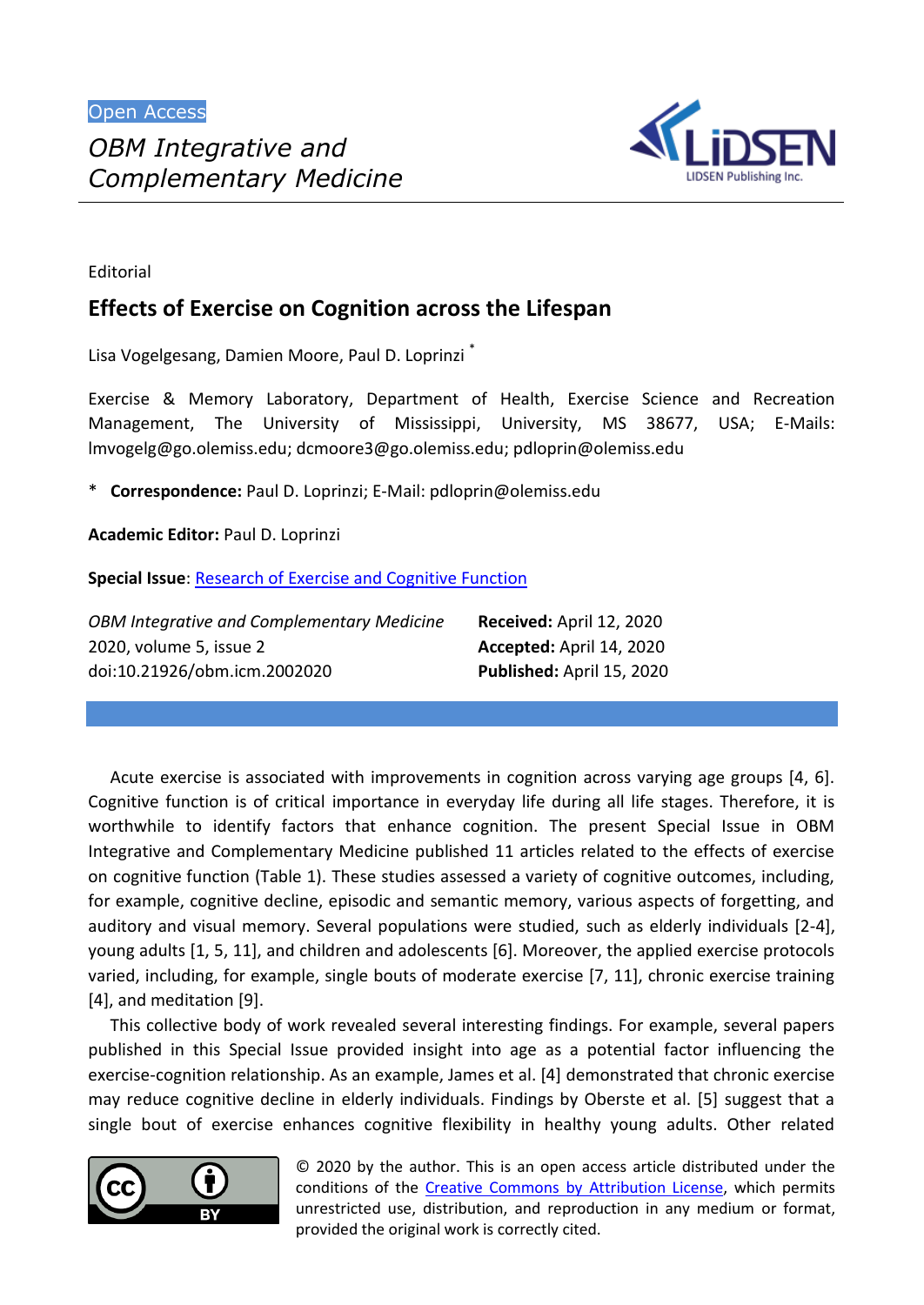research has also shown improvements in episodic and semantic memory [7] as well as potential effects of exercise on directed forgetting [11] in young adults. Relatedly, Williams et al. [6] provided evidence for positive effects of exercise on cognitive functioning in children and adolescents. Moreover, Williams et al. [6] observed that moderate intensity exercise of about 30 min had positive effects on cognitive function in children, while 10-30 min of moderate to high intensity exercise appeared to be most beneficial for adolescents. Their data also suggest that beneficial effects last for about 45 min post exercise and may be more pronounced in individuals with higher physical fitness levels. Recently, Lineweaver et al. [1] suggested that gender may influence the effect of exercise on cognition. Lastly, this Special Issue also included several papers that provide recommendations for future research, such as measuring and reporting exercise intensities and durations in studies in more detail [6], as well as evaluating whether the beneficial effects of exercise in relatively healthy samples also has similar effects among clinical patients.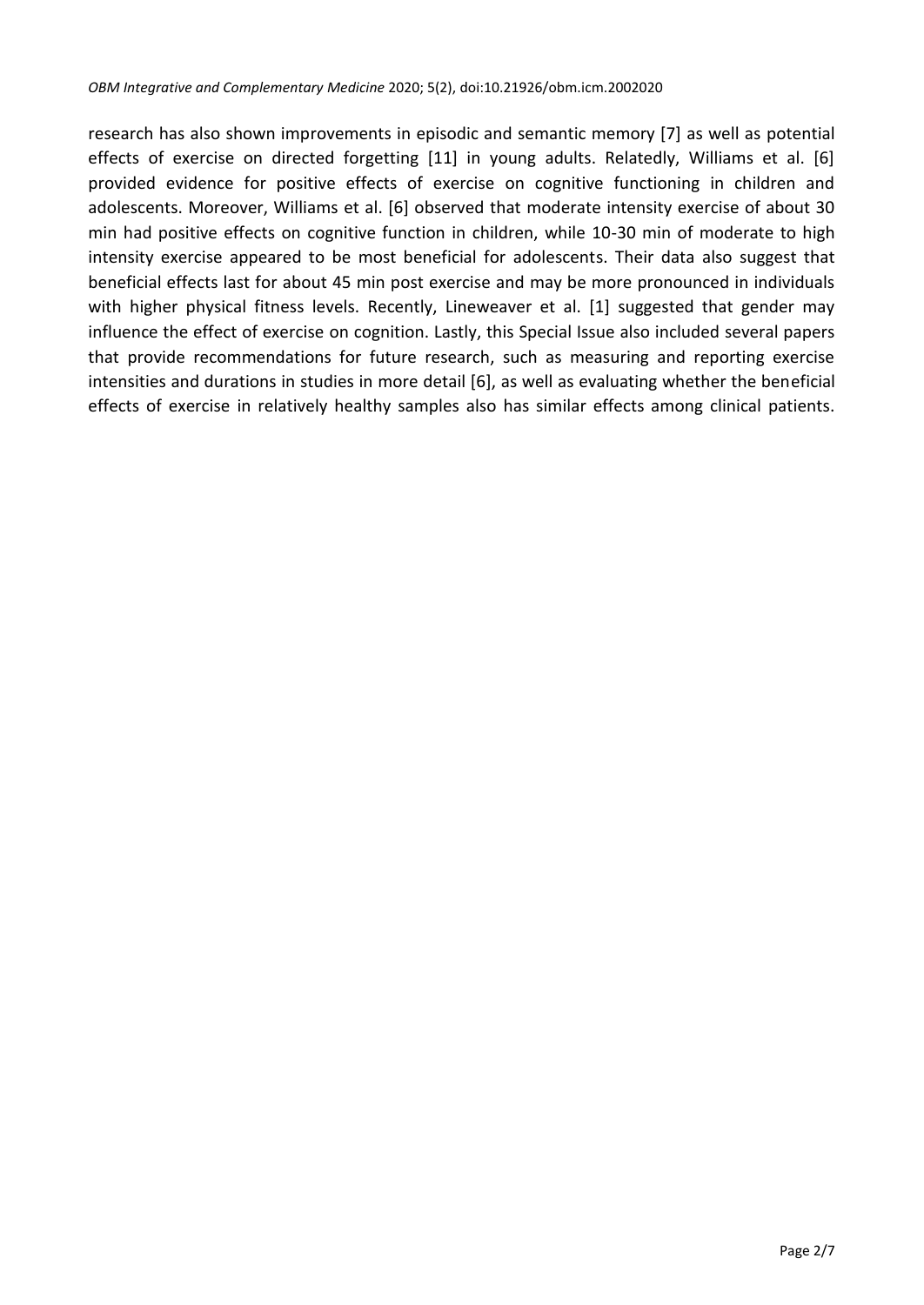# **Table 1** Summary of published papers in this Special Issue.

| Reference                       | <b>Purpose</b>                                                                                                                                                                            | Population       | <b>Study Design</b>  | <b>Exercise Protocol</b>                                                    | Cognition                                                                                                                            | <b>Main Results</b>                                                                                                                                                                                 |
|---------------------------------|-------------------------------------------------------------------------------------------------------------------------------------------------------------------------------------------|------------------|----------------------|-----------------------------------------------------------------------------|--------------------------------------------------------------------------------------------------------------------------------------|-----------------------------------------------------------------------------------------------------------------------------------------------------------------------------------------------------|
| [1] Lineweaver<br>et al. (2020) | To examine the role of gender,<br>effects of athletic participation,<br>and exercise on working memory.                                                                                   | College students | Cross-sectional      | N/A                                                                         | Auditory and visual<br>working memory                                                                                                | Illustrated that the relationship<br>between athletic participation,<br>exercise and working memory<br>depends on gender.                                                                           |
| [2] Koon et al.<br>(2019)       | To examine the effect of task<br>complexity and social engagement<br>on cognitive functioning among<br>active, older adults.                                                              | Elderly          | Cross-sectional      | N/A                                                                         | <b>Executive function</b>                                                                                                            | Illustrated that engagement in<br>physical activities that involve higher<br>complexity or higher levels of social<br>engagement is not associated with<br>improved executive function<br>outcomes. |
| [3] Deschamps<br>(2019)         | To highlight the interconnection<br>of movement and cognition.                                                                                                                            | Elderly          | Systematic<br>review | N/A                                                                         | Cognitive-motor<br>functioning                                                                                                       | Illustrated the benefits of a<br>multidimensional approach of<br>individual cognitive-motor<br>functioning, as well as physical-<br>cognitive dual-task training among<br>elderly.                  |
| [4] James et al.<br>(2019)      | To examine the effects of physical<br>exercise, mental exercise, and<br>other anti-neuroinflammatory<br>interventions on five patients with<br>varying levels of cognitive<br>impairment. | Elderly          | Case series          | At least 30 min of<br>aerobic exercise, 5<br>days per week<br>(self-guided) | Cognitive skills, brain<br>connectivity, and daily<br>functioning in five<br>patients with varying<br>levels of cognitive<br>decline | The data supported the idea that the<br>use of a multi-component approach<br>can slow cognitive decline.<br>fMRI analyses revealed changes in<br>brain connectivity and efficiency.                 |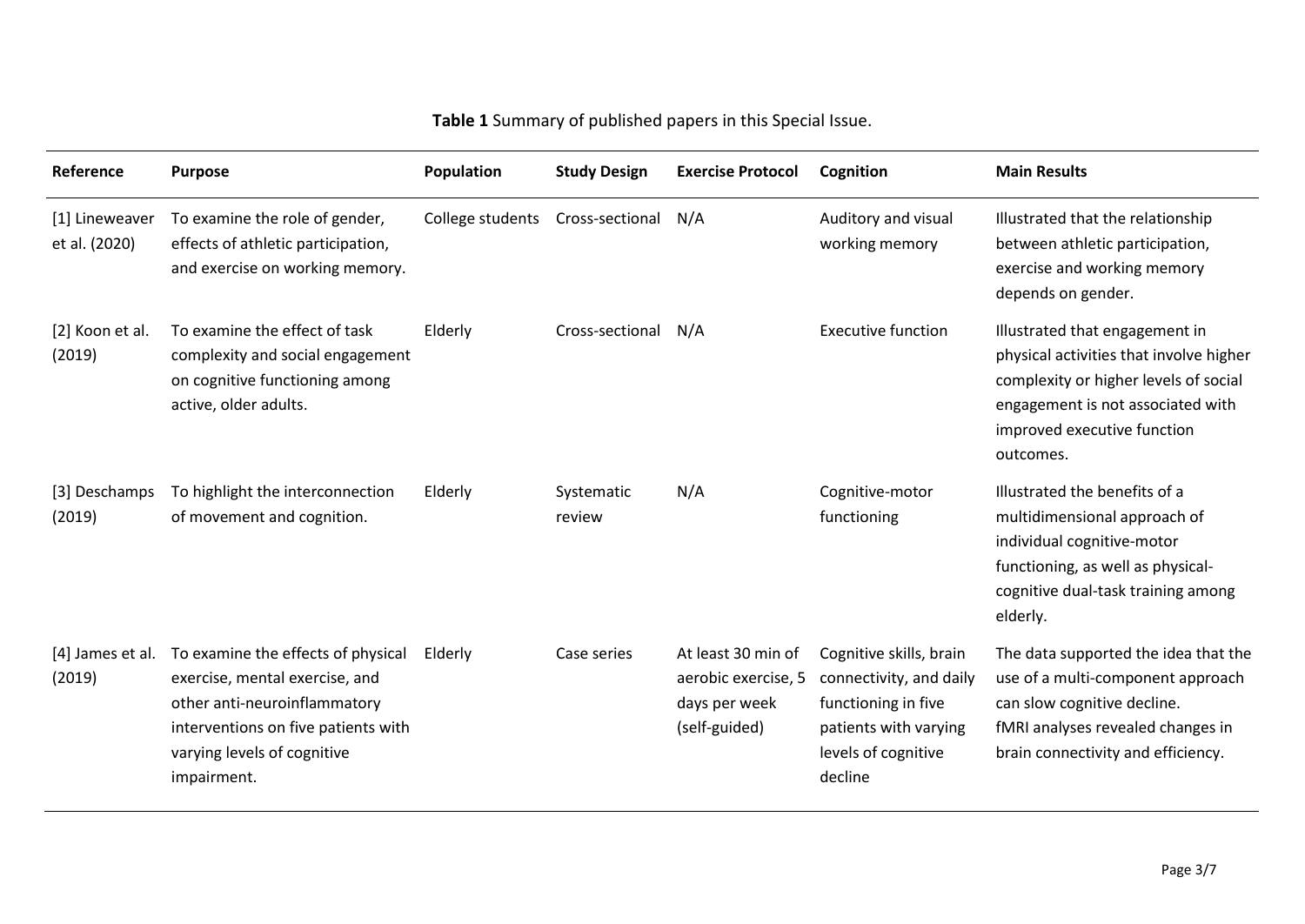#### *OBM Integrative and Complementary Medicine* 2020; 5(2), doi:10.21926/obm.icm.2002020

| [5] Oberste et<br>al. (2019)  | To assess current evidence on<br>whether or not a single bout of<br>aerobic exercise improves set<br>shifting in young adults.                 | Healthy young<br>adults     | Systematic<br>review and<br>meta-analysis | N/A                                                                   | shifting)                              | Cognitive flexibility (set The data supported the idea that<br>improved set shifting may be a result<br>of physiological and/or psychological<br>adaptations to exercise.                                                                                                                                                                                                                                                                   |
|-------------------------------|------------------------------------------------------------------------------------------------------------------------------------------------|-----------------------------|-------------------------------------------|-----------------------------------------------------------------------|----------------------------------------|---------------------------------------------------------------------------------------------------------------------------------------------------------------------------------------------------------------------------------------------------------------------------------------------------------------------------------------------------------------------------------------------------------------------------------------------|
| [6] Williams et<br>al. (2019) | To illustrate factors affecting the<br>exercise-cognition relationship,<br>such participant characteristics<br>and timing of cognitive effects | Children and<br>adolescents | Systematic<br>review                      | N/A                                                                   | Cognitive function                     | Illustrated that moderate intensity<br>exercise of approximately 30 min<br>had positive effects across cognitive<br>domains in children. Moderate-to-<br>high intensity exercise of 10-30 min<br>appears most beneficial in<br>adolescents. Data also suggests that<br>beneficial effects last for<br>approximately 45 min post-exercise<br>and, possibly, may be more<br>pronounced in individuals with<br>higher physical fitness levels. |
| [7] Day et al.<br>(2019)      | To evaluate the effects of acute<br>moderate-intensity exercise on<br>autobiographical episodic and<br>semantic memory.                        | College students            | <b>RCT</b>                                | 15 min moderate<br>intensity aerobic<br>exercise at 70%<br><b>HRR</b> | <b>Episodic and Semantic</b><br>memory | The findings provided some<br>suggestive evidence of increased<br>recall of semantic memories after<br>after exercise. However, these<br>findings were not statistically<br>significant.                                                                                                                                                                                                                                                    |
| [8] Loprinzi<br>(2019)        | To examine effects of aquatic<br>exercise on cognitive function.                                                                               | Multiple<br>populations     | Systematic<br>review                      | N/A                                                                   | Cognitive function                     | Illustrated beneficial cognitive<br>effects from aquatic exercise.                                                                                                                                                                                                                                                                                                                                                                          |
| [9] Davis et al.              | To examine the effects of                                                                                                                      | N/A                         | Comparative                               | Daily planned                                                         | Cognitive function                     | The findings supported the idea that                                                                                                                                                                                                                                                                                                                                                                                                        |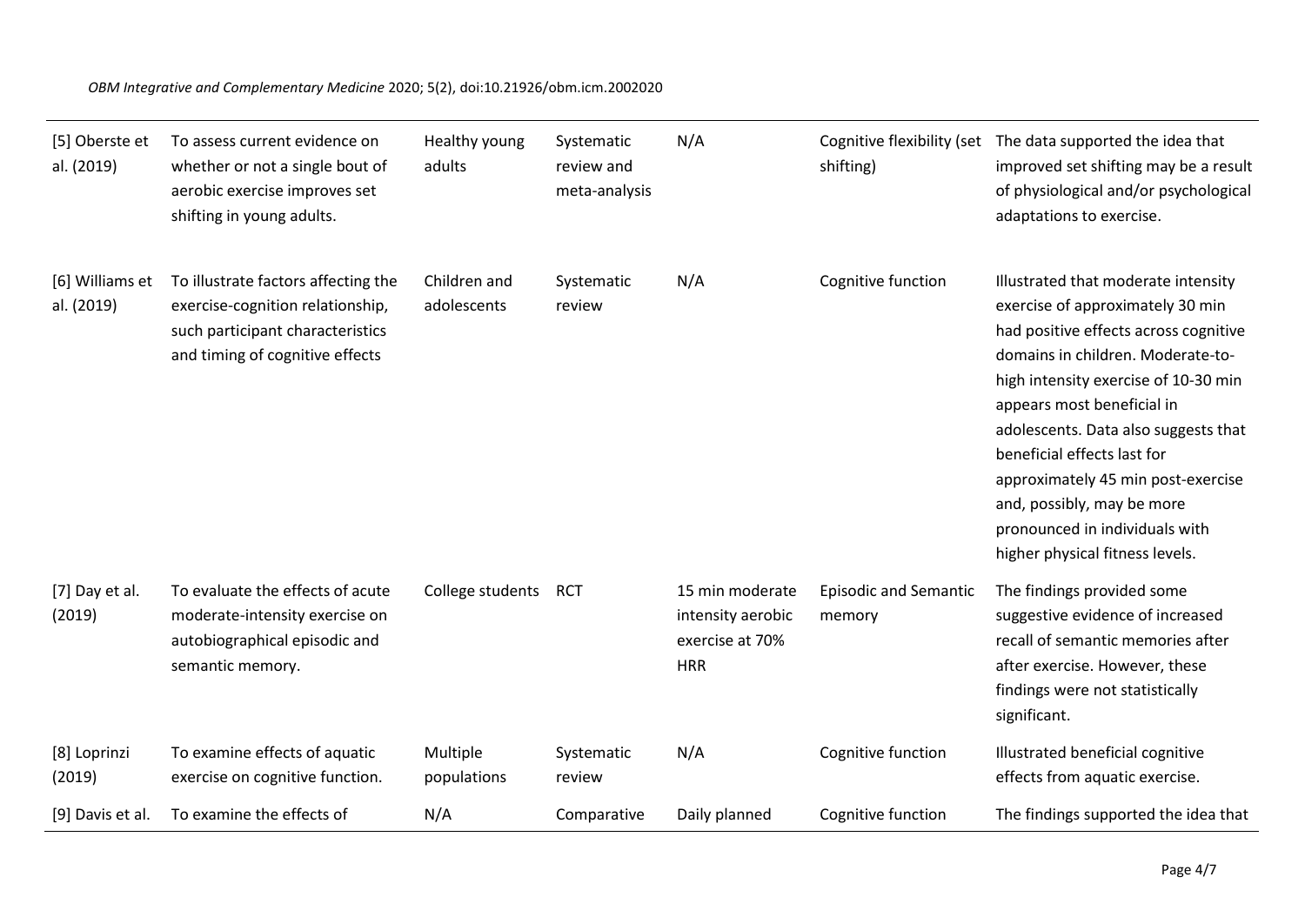*OBM Integrative and Complementary Medicine* 2020; 5(2), doi:10.21926/obm.icm.2002020

| (2019)                         | meditation on Heart Rate<br>Variability (HRV) and the<br>Coherence Ratio.                                                                                                                                               |                  | analysis             | meditations as<br>well as global<br>panned<br>meditations     |                                                                                          | meditative states might be beneficial<br>to cognition.                                                                                                                              |
|--------------------------------|-------------------------------------------------------------------------------------------------------------------------------------------------------------------------------------------------------------------------|------------------|----------------------|---------------------------------------------------------------|------------------------------------------------------------------------------------------|-------------------------------------------------------------------------------------------------------------------------------------------------------------------------------------|
| [10] Loprinzi et<br>al. (2019) | To evaluate contextual factors and N/A<br>specific techniques that influence<br>learning, memory, and retention.                                                                                                        |                  | Systematic<br>review | N/A                                                           | Learning, memory, and<br>retention                                                       | Emphasized that applying<br>techniques studied in laboratory<br>environments in practical settings<br>benefits educational achievements,<br>cognition, and personal<br>development. |
| [11] Ferguson<br>et al. (2018) | To evaluate the effects of<br>selective directed forgetting (SDF)<br>and directed forgetting (DF) on<br>subsequent memoirs retrieval and<br>investigate whether acute<br>exercise can facilitate the effects<br>of SDF. | College students | RCT                  | 15 min bout of<br>moderate<br>intensity treadmill<br>exercise | Selective directed<br>forgetting, directed<br>forgetting, subsequent<br>memory retrieval | Illustrated a DF effect but not SDF.<br>Moreover, data suggested no effect<br>of acute exercise in facilitating SDF.                                                                |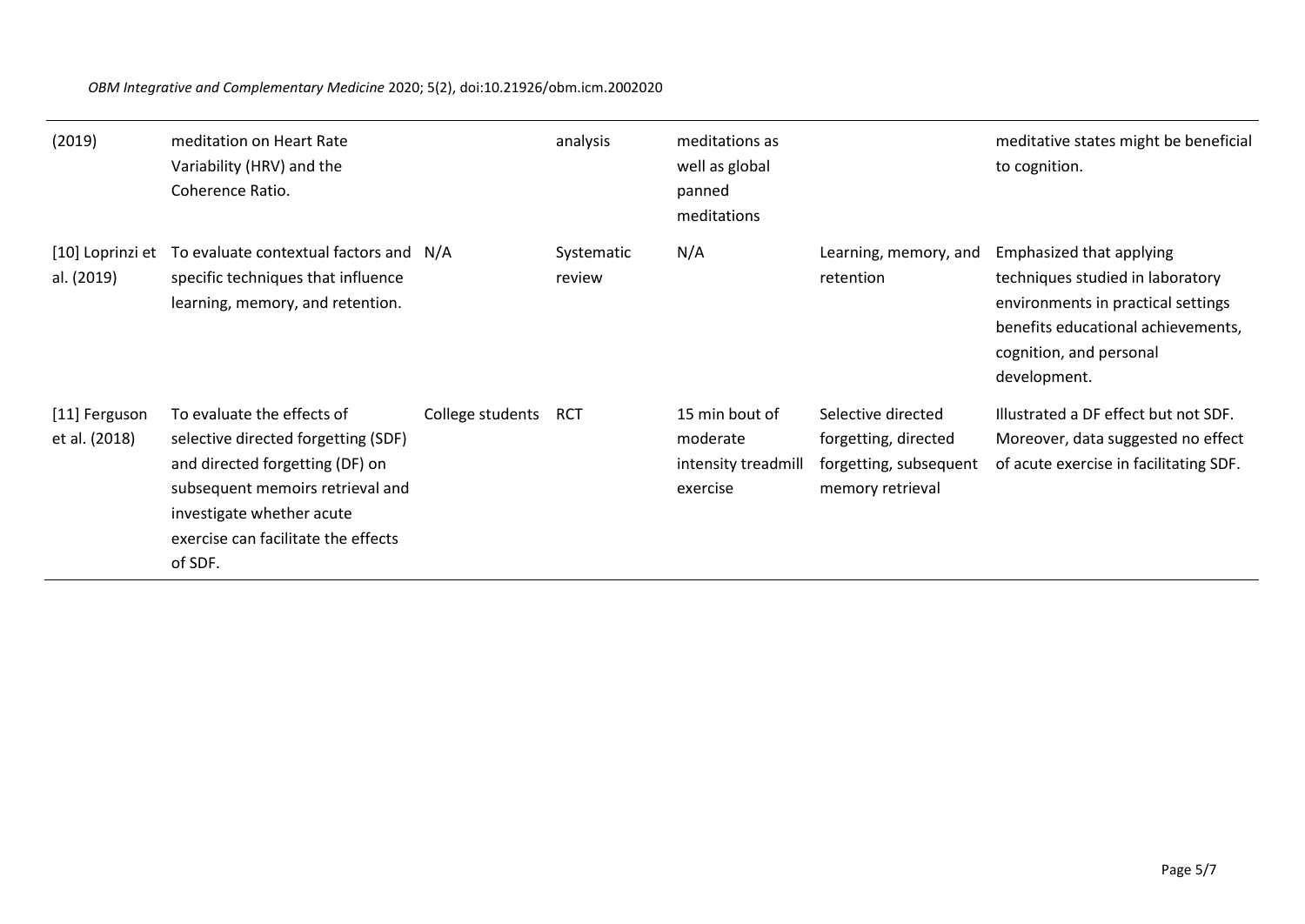### **Author Contributions**

Author L.V. prepared the initial draft of the manuscript. Author D.M. provided intellectual feedback on multiple drafts of the manuscript. Author P.L. conceptualized the structural outline of the paper and provided feedback on the manuscript.

#### **Competing Interests**

The authors declare no conflict of interest.

#### **References**

- 1. Lineweaver TT, Kercood S, Morgan EB, Rampone SL, Frank CC, McLuckie SA, et al. Working memory in collegiate athletes and non-athletes: A comparison of team-sports athletes, solosports athletes, frequent exercisers and infrequent exercisers. OBM Integr Complement Med. 2020; 5: 14.
- 2. Koon L, Brustad R, Stellino MB. Social engagement and task complexity: Physical activity characteristics and executive function among older adults. OBM Integr Complement Med. 2019; 4: 18.
- 3. Deschamps T. Shedding light on a new psychology of movement and exercise. OBM Integr Complement Med. 2019; 4: 8.
- 4. James R, Moore AL, Carpenter DM II, Miller TM, Ledbetter C. Feasibility of a functional medicine approach to slowing clinical cognitive decline in patients over age 55: A multiple case study report. OBM Integr Complement Med. 2019; 4: 34.
- 5. Oberste M, Sharma S, Zimmer P. Does a single bout of aerobic exercise improve set shifting in healthy young adults? A systematic review and meta-analysis. OBM Integr Complement Med. 2019; 4: 20.
- 6. Williams RA, Hatch L, Cooper SB. A review of factors affecting the acute exercise-cognition relationship in children and adolescents. OBM Integr Complement Med. 2019; 4: 24.
- 7. Day S, Loprinzi PD. Effect of acute moderate-intensity exercise on autobiographical episodic memory and semantic memory. OBM Integr Complement Med. 2019; 4: 12.
- 8. Loprinzi PD. The effects of aquatic exercise on cognitive function: Systematic review. OBM Integr Complement Med. 2019; 4: 9.
- 9. Davis JJJ, Schübeler F, Kozma R. Psychophysiological coherence in community dynamics A comparative analysis between meditation and other activities. OBM Integr Complement Med. 2019; 4: 24.
- 10. Loprinzi PD, Frith E, Harris F. A brief primer on learning and memory-based strategies to enhance memory function. OBM Integr Complement Med. 2019; 4: 9.
- 11. Ferguson L, Cantrelle J, Loprinzi P. Experimental effects of exercise on forgetting. OBM Integr Complement Med. 2018; 3: 034.